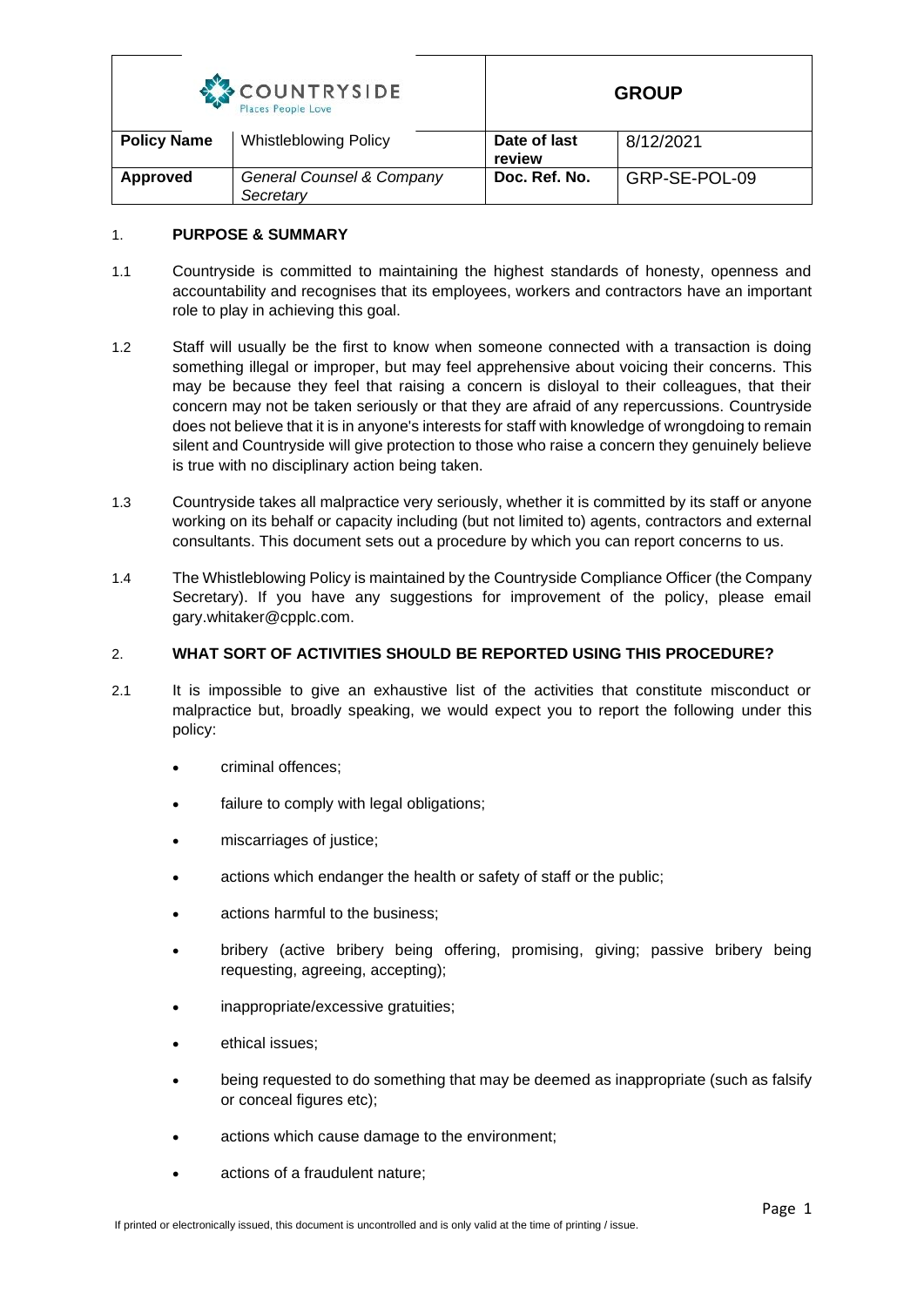- actions that offend, discriminate against or alienate any employees or business contacts; or
- email, internet and e-business abuse;
- actions which are intended to conceal any of the above.
- 2.2 It will not always be clear that a particular action falls within one of these categories and you will need to use your own judgement. However, Countryside would prefer you to report your concerns rather than keep them to yourself. If you have a personal grievance (e.g. a complaint relating to your conditions of employment, how you have been treated at work and/or your personal circumstances) these are not covered by this policy. Concerns of this nature should be raised in line with the Countryside Grievance Policy.
- 2.3 If you make a report which you genuinely believe to be true it will be valued and appreciated and you will not be liable of disciplinary action. However if you make a false report, maliciously or for personal gain, then you may face disciplinary action.

### 3. **HOW TO REPORT A CONCERN**

We hope that in many cases you will be able to raise any concerns with your line manager (or his or her line manager).

However, where you prefer not to raise it with your line manager for any reason, you should contact one or more of the following:

- A member of the Senior Management Team
- Human Resources
- Group Company Secretary

Which of these individuals is most appropriate will depend on the seriousness of the malpractice and who you think is involved in it.

You can report a concern orally or in writing, e.g. letter or email and at any time, day or night.

#### 4. **EXTERNAL INDEPENDENT REPORTING HOTLINE**

We hope that staff will feel able to voice concerns openly under this policy. However if, for whatever reason, you cannot raise a concern internally you can contact our external independent confidential reporting line, Safecall.

Safecall provide a 24 hour a day, 7 day a week service via a Freefone number. When contacting Safecall you will be put in touch with an operator who is trained to receive reports about concerns in the workplace that you feel cannot be addressed in any other way. Your call will not be audio recorded and rest assured that calls received by Safecall will be treated confidentially. Should you wish, Safecall will guarantee your anonymity.



Safecall can also be contacted via the web at [www.safecall.co.uk/report](http://www.safecall.co.uk/report)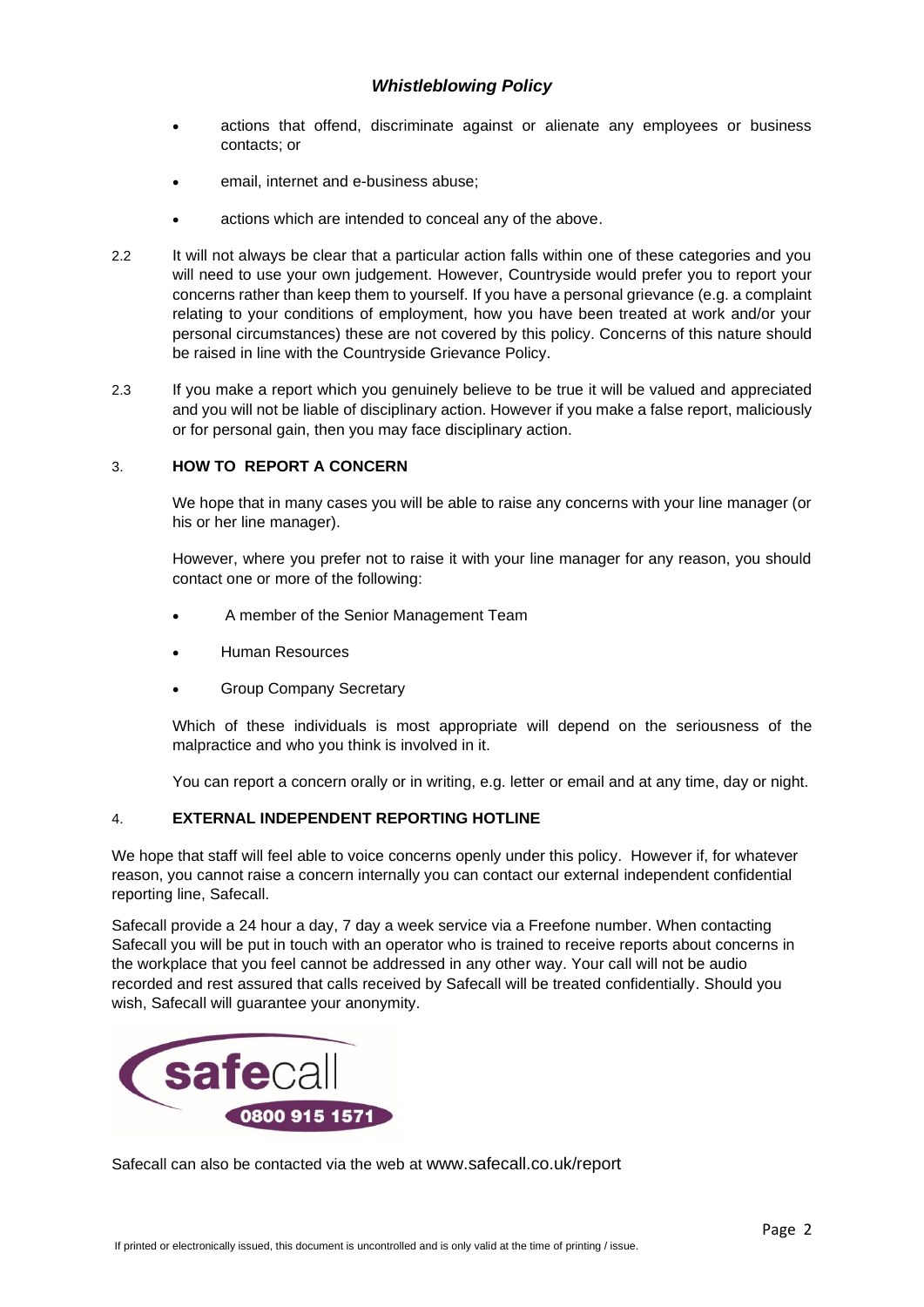#### 5. **IS PROOF OF WRONGDOING REQUIRED IN ORDER TO REPORT?**

Countryside does not expect you to have absolute proof of any misconduct or malpractice that you report. However, you will need to be able to explain the reasons for your concern.

#### 6. **WILL THE GROUP PROTECT MY IDENTITY IF I MAKE A REPORT?**

Normally, the best way to raise a concern is to do so openly and Countryside would hope that you feel able to voice any concerns without the need to do so anonymously. Openness makes it easier for Countryside to assess and thoroughly investigate the concern. If you wish to raise a concern confidentially, or wish to give your name on the condition it is not revealed without your consent, please make this clear when making your report.

Every effort will be made to keep your details confidential, except where disclosure is required by law. If it is necessary for anyone investigating your concern to know your identity, it will be discussed with you first.

#### 7. **HOW WILL THE REPORT BE INVESTIGATED?**

There are, of course, two sides to every story and we will need to make preliminary enquiries to decide whether a full investigation is necessary. If such an investigation is necessary then, depending on the nature of the misconduct, your concerns will be either:

- investigated internally (by management, internal audit, Human Resources) or
- referred to the appropriate external person (for example our external auditors or the police) for investigation.

Subject to any legal constraints, we will inform you of the outcome of the preliminary enquiries, full investigation and any further action that has been taken.

#### 8. **WHAT CAN YOU DO IF YOU ARE UNHAPPY WITH THE WAY YOUR REPORT HAS BEEN DEALT WITH?**

If you are unhappy with the outcome of an investigation we would prefer that you submit another report explaining why this is the case. Your concern will be investigated again if there is good reason to do so.

#### 9. **EXTERNAL REPORT**

While we hope that this Policy gives you the reassurance you need to raise such matters internally, Countryside recognises that there may be circumstances (for example, where the wrongdoing is extremely serious) where it may be appropriate for you to report your concerns to an outside body, such as the police.

You are strongly advised to seek advice from one of the following before reporting your concern externally:

- Your line manager (or his or her manager)
- Human Resources
- Compliance Officer